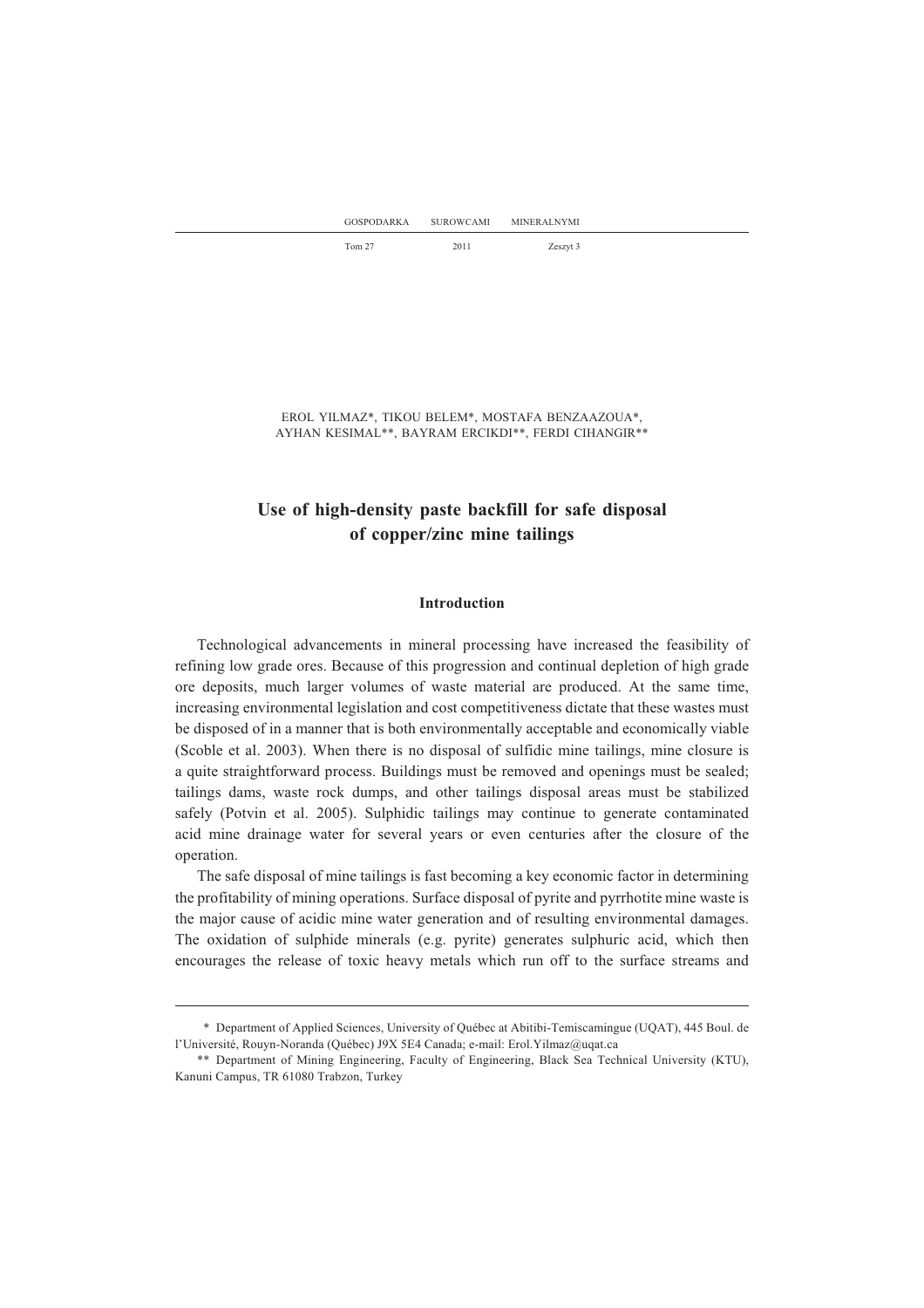underground water (Hassani et al. 1994). The safe disposal of sulphidic tailings could be achieved by backfilling underground mine openings instead of surface disposal. Backfill has been an integrated part of mine designs in the past few decades and is accommodating to the requirements of deeper and/or bulk mining. There are several reasons why backfilling is used: to provide ground support, to permit utmost ore recovery and the economics of mining, and to dispose of mine tailings materials (Landriault 1995). As well, in response to reducing acid mine drainage problems, reactive tailings could be restored underground for backfilling mine voids. This placement could be part of cemented or non-cemented backfill in order to provide some structural support to the mine (Archibald et al. 1999).

There have been new approaches applied and better technologies used in the past few years in order to enable mining operations to backfill total tailings (Amaratunga, Hmidi 1998; Newman et al. 2004; Qiu, Sego 2007). One of the new approaches is the use of high-density paste backfill (HDPB), which is widely used by the modern mines all over the world, due to increasingly stringent environmental regulations on sulphur-rich mill tailings. The main advantages of HDPB are lower operating costs and a reduction of the amounts of harmful waste material sent to the tailings dams at the surface (Benzaazoua et al. 2004). This lessening of the amount of waste in tailings dams decreases the environmental impact, and postpones future capital expenditures related to the tailings dams. Many people believe that underground disposal represents the future of waste disposal in the mining industry. This significantly reduces the oxidation risk and other environmental effects. With the recent focus of attention on the environment and subsequent tightening in legislation, the possibility of using the HDPB method as a method of waste disposal is becoming economically attractive. Waste materials used as a backfill material mainly consist of waste development rock, deslimed and total tailings, quarried and crushed aggregates, alluvial sands, and metallurgical tailings (Hassani et al. 1994). However, the tailings, among other backfill materials (i.e. slurry and rock fill), are used only within HDPB systems because of environmental points of view.

This paper focuses on the potential environmental benefits of using the HDPB when mill tailings are acid generating, and it also provides examples from a case study to illustrate these benefits. Additionally, this study highlights the influence of mechanical properties of tailings and binders on mechanical strength development of HDPB used in an underground copper/zinc mine in northeast Turkey.

## **1. High-density paste backfill (HDPB)**

In recent years, the utilization of high-density paste backfill (HDPB), a.k.a. cemented tailings mine backfill or cemented paste backfill, has evolved from an experimental tailings management method with limited application to a technically viable and economically attractive alternative. This is due to the development of dewatering and transportation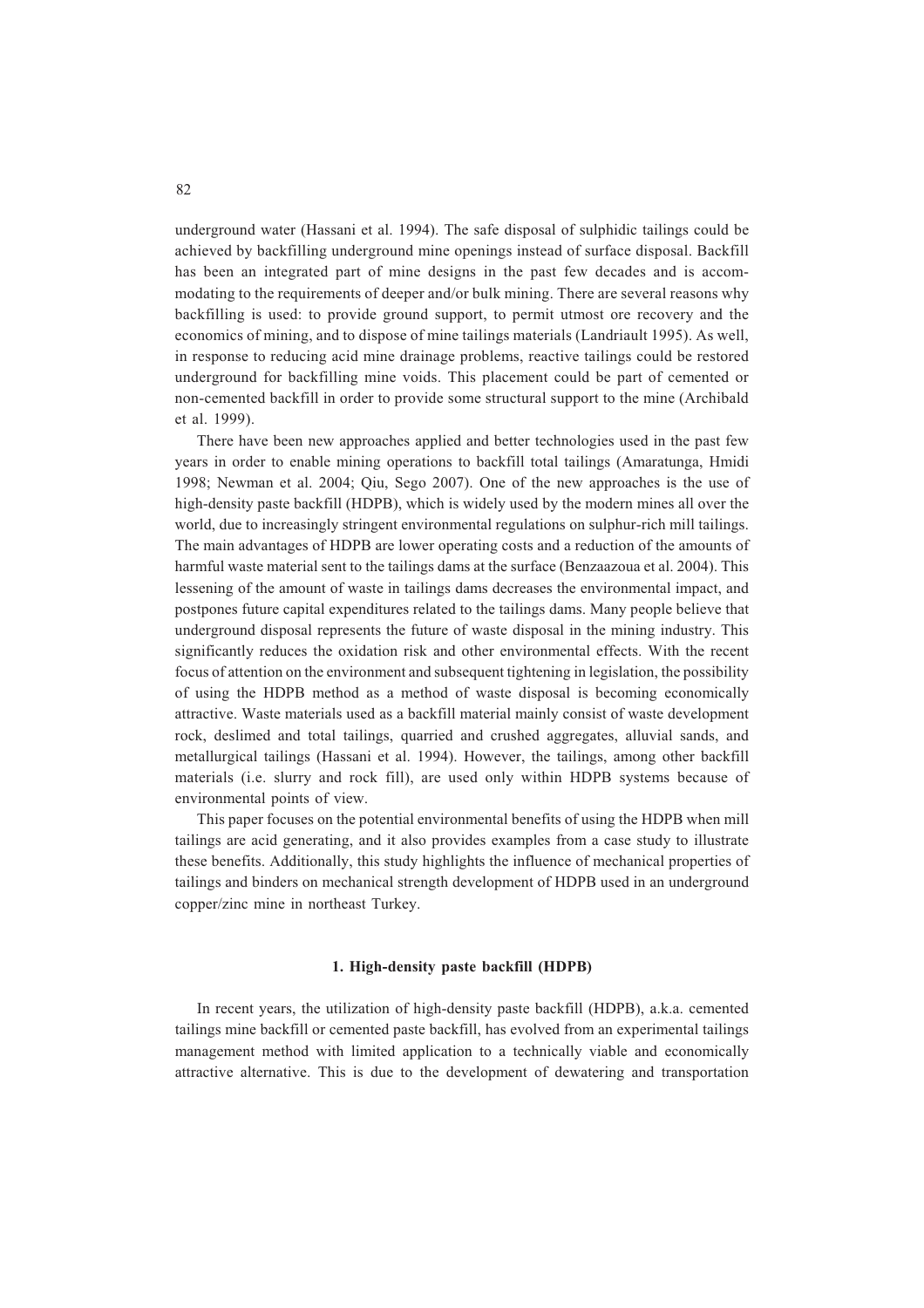systems that allow for controlled and consistent production and delivery of paste in a cost-effective manner (Fall et al. 2005). It has also been recognized that underground backfill provides for a mechanism to safely dispose of mining wastes, which results in cost savings and reduced direct and long-term liability. Minimizing this liability through a reduction of surface disposal will have a useful effect on the feasibility of any mining venture. Several publications discuss in more details in situ and laboratory behaviour of the HDPB (Kesimal et al. 2005; le Roux et al. 2005; Sivakugan et al. 2006; Yilmaz et al. 2007). The environmental benefits of disposal of acid-generating tailings in the HDPB form are given as follows (Landriault 1995; Verburg 2002; Benzaazoua et al. 2004); (1) little free water available to generate leachate that might have detrimental effects on ground water; (2) the higher degree of saturation in the paste retarding the ingress of oxygen, which reduces the potential for generation of acidic water; and (3) co-disposal of other waste materials with paste, i.e. acid generating tailings being sent to the same waste facility to be encapsulated in tailings paste, and reducing the oxidation risk and the number of waste facilities requiring closure.

Paste backfill is a highly complex material consisting of a mix of high-density mill tailings (72–85wt% solids, depending on grain size and specific gravity), binding agent to meet fill stability requirements, and water to transport the paste to the mine stope in the desired slump (Benzaazoua et al. 2004). The paste is a granular material mixed with water to fill the interstices between the particles so that the material behaves as a fluid. The grainy matter retains all the water between the particles because of its colloidal electrical particle charge that bonds the solid particles to the water molecules. Overall, granular materials must have at least  $15wt\%$  of its particles finer than 20 um for the colloidal properties of the material to retain sufficient water to form a paste. The colloidal properties of a material are governed not only by the size of the particles, but also by their chemical and mineralogical composition (Landriault 1995). This means that different materials will form a paste with different grain size distributions. Each granular material must be tested independently to determine its properties and its behaviour as a paste.

Moreover, due to technology advancements and public awareness of the environmental impacts of tailings disposal at the surface, tailings produced during ore processing are now being treated in various forms for industrial or environmental purposes. Some of these novel usages (Archibald et al. 1999; Kesimal et al. 2005; Zou, Sahito 2004; Gutt, Nixon 2006) are: (1) the use of total plant tailings for shotcrete as a ground support; (2) the use of tailings for blended cements (e.g., slag, fly ash) as a pozzolanic material; (3) the use of power station bottom ash as inert building fill; (4) the use of red mud from the alumina industry as a soil conditioner; (5) the use of waste materials in the construction industry; and (6) the use of power station ash for backfilling coal mining voids.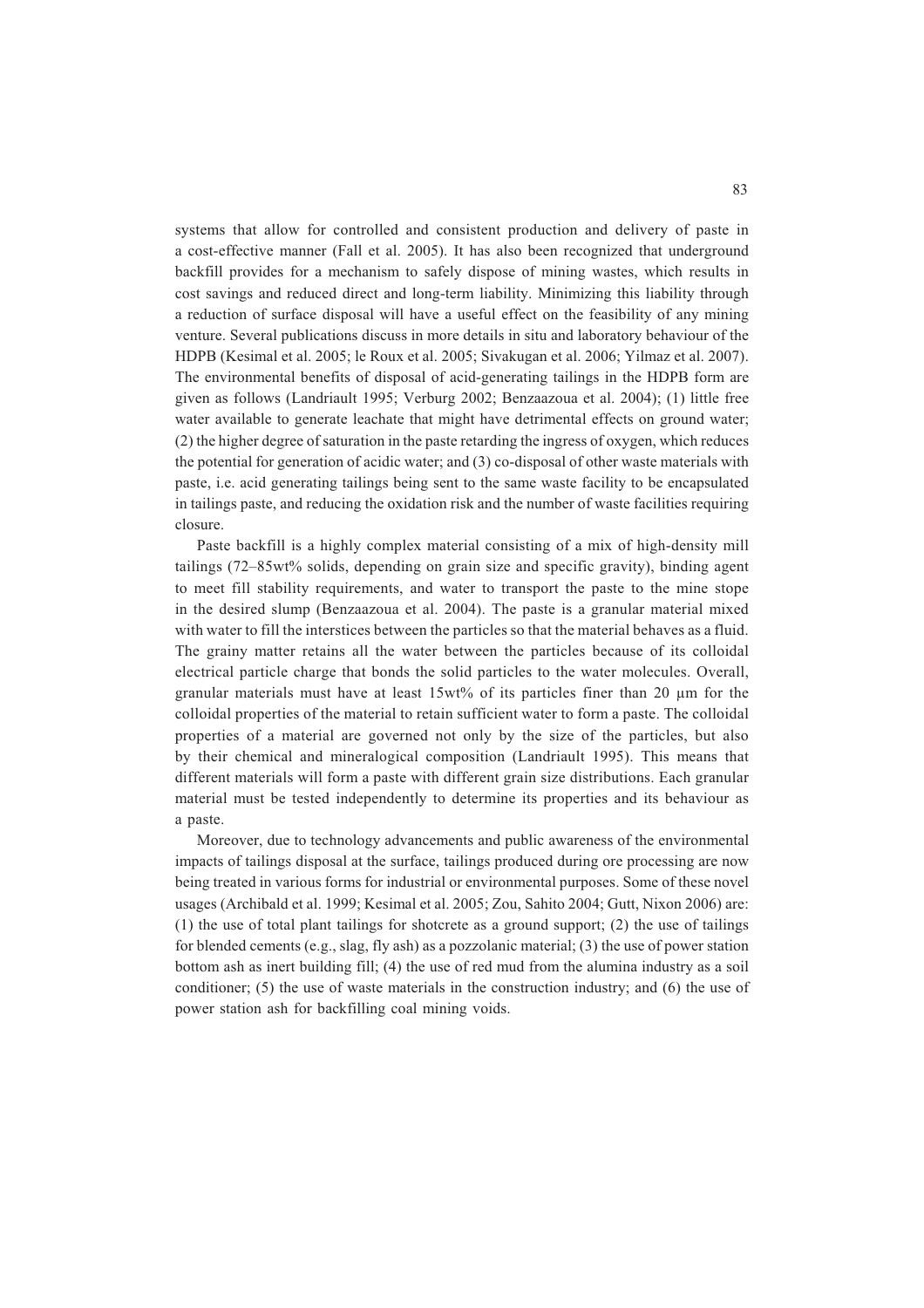### **2. Test site description**

A mine site selected to study the high-density backfill system for mill tailings runs an underground copper and zinc mine. The mine, currently the Turkey's largest copper and zinc producer, is situated close to the town of Cayeli, which is located about 25 km from the coastal city of Rize in northeast Turkey (Fig. 1). The underground mine, opened in 1994, is run sublevel retreat with post paste backfilling method. It produces three types of concentrates: copper (Cu), zinc (Zn), and copper and zinc bulk concentrates. In 2006, the mine proceeded about 933,000 tonnes of ore with an average feed grade of 3.9% Cu and 5.7% Zn, respectively. Copper grades, metal recoveries and tonnes of copper produced for the year were 84% and 30,400 tonnes, respectively. Zinc tonnes and recoveries, however, were 38,700 tonnes and 73%, respectively.



Fig. 1. Location map of the studied mine site

Rys. 1. Lokalizacja kopalni

The type of ore deposit is poly-metallic volcanogenic massive sulphide. The ore is primarily clastic in texture. The ore body is made of massive sulphide conglomerates, breccias and sandstones consisting of more than 90% sulphide minerals with minor dolomite and barite gangue. Mill tailings consist of pyrite and chalcopyrite, up to 20 cm in size, in a sulphide matrix containing less than 10% sphalerite. In the past, a submarine tailings disposal system was used whereby mill tailings were transported by pipeline along the river for discharge into the anoxic environment of the Black Sea. Since 2000, this system has been replaced by the HDPB in order to represent the most environmentally responsible way to dispose of highly pyretic tailings.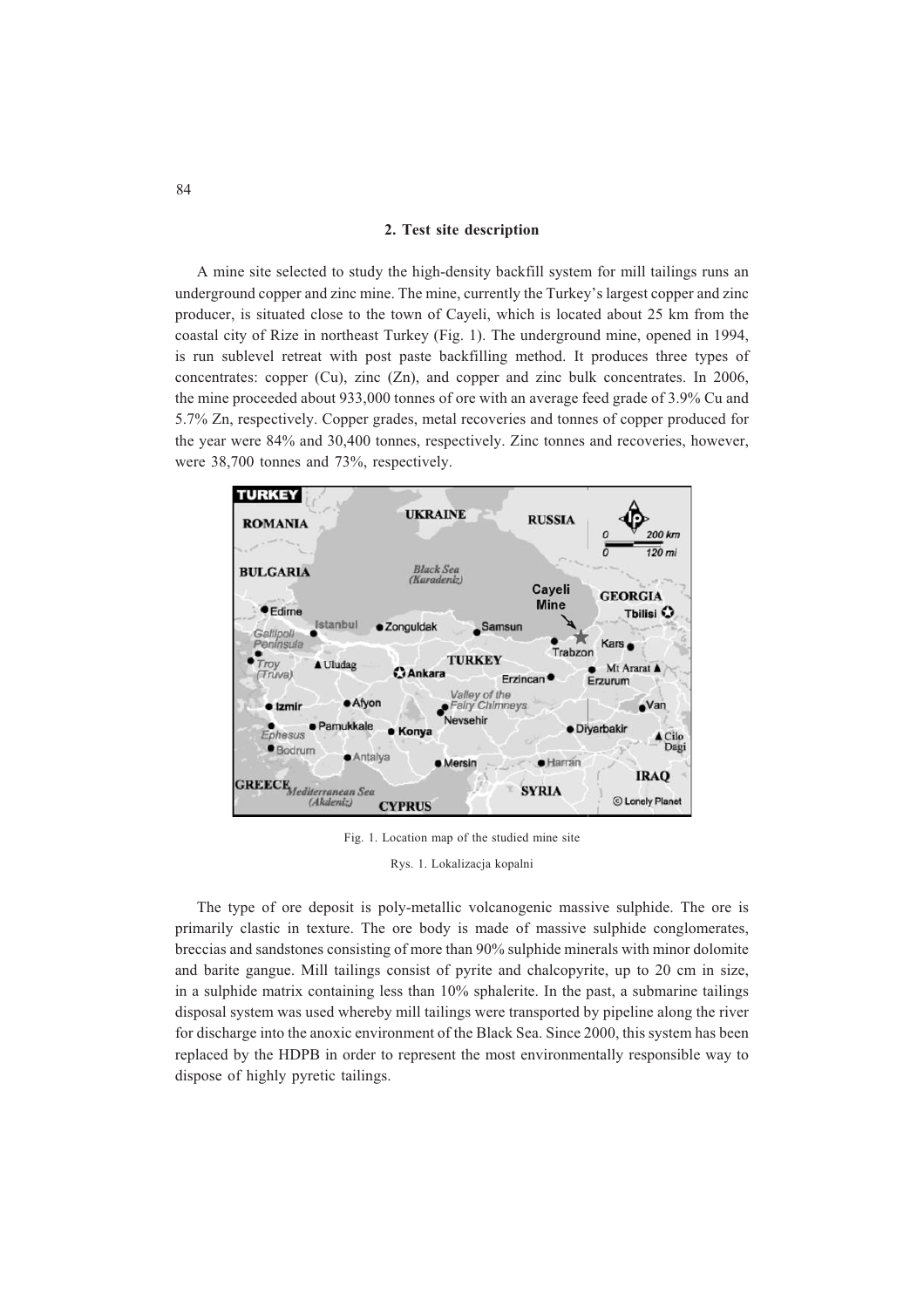## **3. Experimental study**

## 3.1. Material characterization

Sulphate-rich mine tailings samples were received in sealed plastic containers and kept in a humid room during the tests. A sufficient amount of the samples was oven dried to conduct the initial physical (i.e. particle size, density) and chemical/mineralogical analysis needed for characterization. The ASTM (American Society of Testing Materials) standards were used in the experiments conducted as testing procedures. The selected analyses were performed in triplicate and their average values for the represented results are reported.

The experimental results indicate that tailings samples have a moisture content of 11.42%, a specific gravity of 3.48 and a specific surface area of 2.54  $m^2g^{-1}$ . The results of tailings samples grain size analysis (Fig. 2) indicate that tailings sample contained about  $30\%$  by weight of its particles finer than 20  $\mu$ m, having a sufficiently fine material content to produce the HDPB mixture according to Landriault (2005). Most of the particle-size distribution fell in medium to fine sand, with very limited amounts of clay-sized particles. Geochemical analyses such as hydrogen ion activity (pH), redox potential (Eh) and electrical conductivity (EC) was conducted on the mix water which is derived from as-received mill tailings. The experimental results indicated that the parameters pH, Eh and EC had a value of 6.85, 0.365 V and 0.312 mS/cm, respectively.

Chemical and mineralogical analyses were performed on mine tailings before binder addition. Tailings samples elemental composition was determined by the atomic absorption spectrometry (AAS) method. The results of AAS analysis are given in Table 1. The dominant elements are iron and sulphur due to pyrite content. Other minor elements include alumina



Fig. 2. Particle size distribution of the studied tailings

Rys. 2. Rozkład ziarnowy odpadów przeróbczych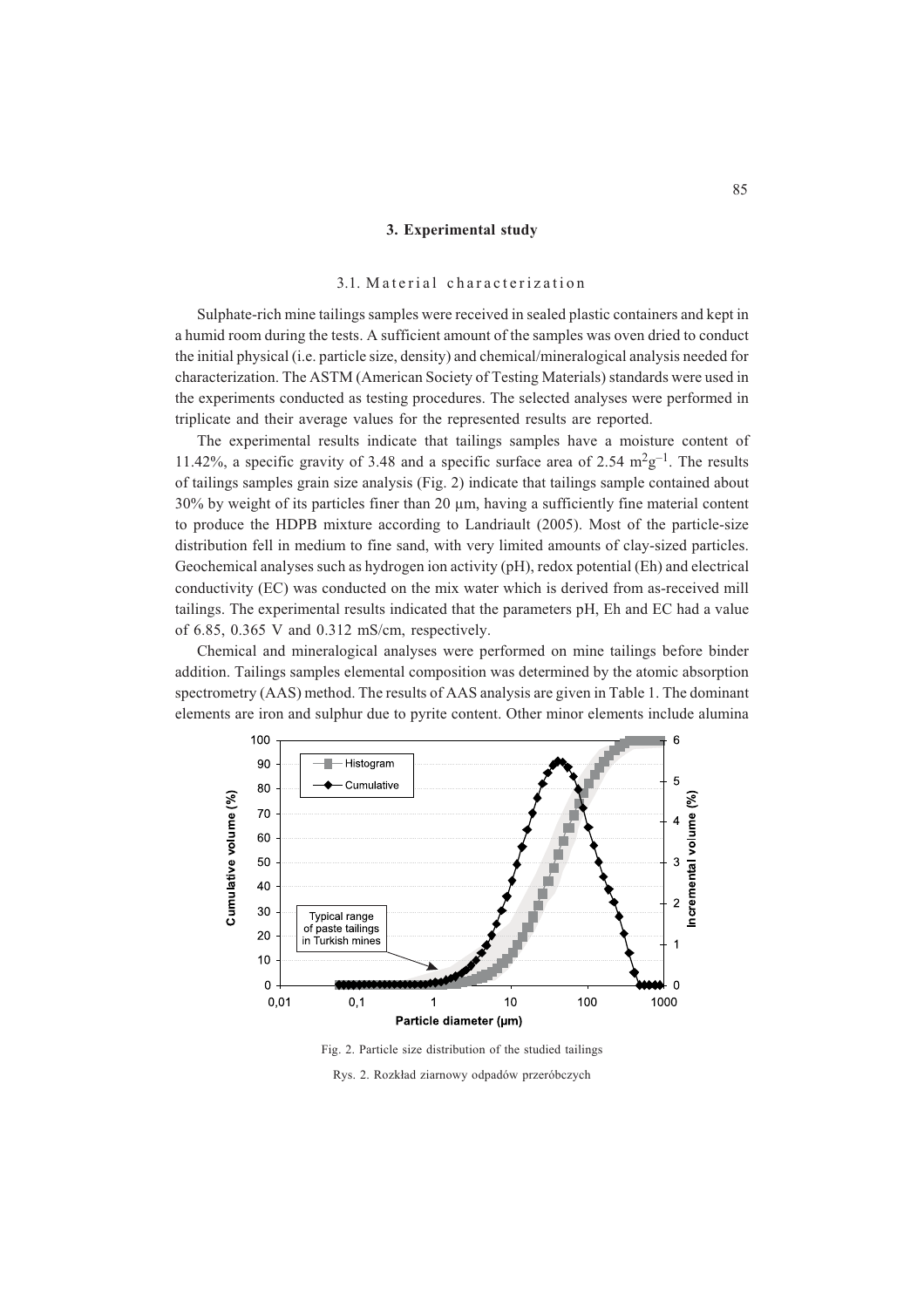Chemical composition of mill tailings

TABELA 1

Skład chemiczny odpadów przeróbczych

| Elements         | $Al_2O_3$ | CaO  | Fe <sub>2</sub> O <sub>3</sub> | $K_2O$   | MgO | MnO <sub>2</sub> | Na <sub>2</sub> O |      |          |
|------------------|-----------|------|--------------------------------|----------|-----|------------------|-------------------|------|----------|
| Grade ( $wt\%$ ) | $\sim$ .1 | 1.42 | 44.3                           | $_{0.1}$ | U.  | v. i             | U.I               | 46.1 | <u>.</u> |

and silica. Iron and sulphide-rich tailings typically have highly variable rheological characteristics, water retention capabilities and strength gain properties.

The mineralogical analysis of tailings was also carried out by using X ray diffraction (XRD) and the results are summarized in Table 2. The tailings are characterized by fine- -grained pyrite grains that were angular and irregular in shape, with minor, coarser-grained, sub-rounded to irregular silicate minerals. Other minor sulphide minerals occurred as angular to irregular grains. Minor iron oxides, limonite and goethite, occurred as blocky grains and as replaced pyrite in quartz grains, respectively. Calcite is present in trace quantities as fine ground mass and minor chlorite flakes can be observed.

TABLE 2

Mineralogical composition of mill tailings

TABELA 2

| Mineral             | Formula                            | XRD (relative) |
|---------------------|------------------------------------|----------------|
| pyrite              | FeS <sub>2</sub>                   | major          |
| sphalerite          | ZnS                                |                |
| marcasite           | FeS <sub>2</sub>                   |                |
| arsenopyrite        | FeAsS                              |                |
| chalcopyrite        | FeCuS <sub>2</sub>                 |                |
| galena              | PbS                                |                |
| limonite            | FeO(OH)                            |                |
| goethite            | FeO(OH)                            |                |
| quartz              | SiO <sub>2</sub>                   | trace          |
| carbonate           | CaCO <sub>3</sub>                  |                |
| potassium feldspar  | KAlSi <sub>3</sub> O <sub>8</sub>  | trace          |
| chlorite/serpentine | $(Mg, Al)_6(Si, Al)_4O_{10}(OH)_8$ |                |

Skład mineralogiczny odpadów przeróbczych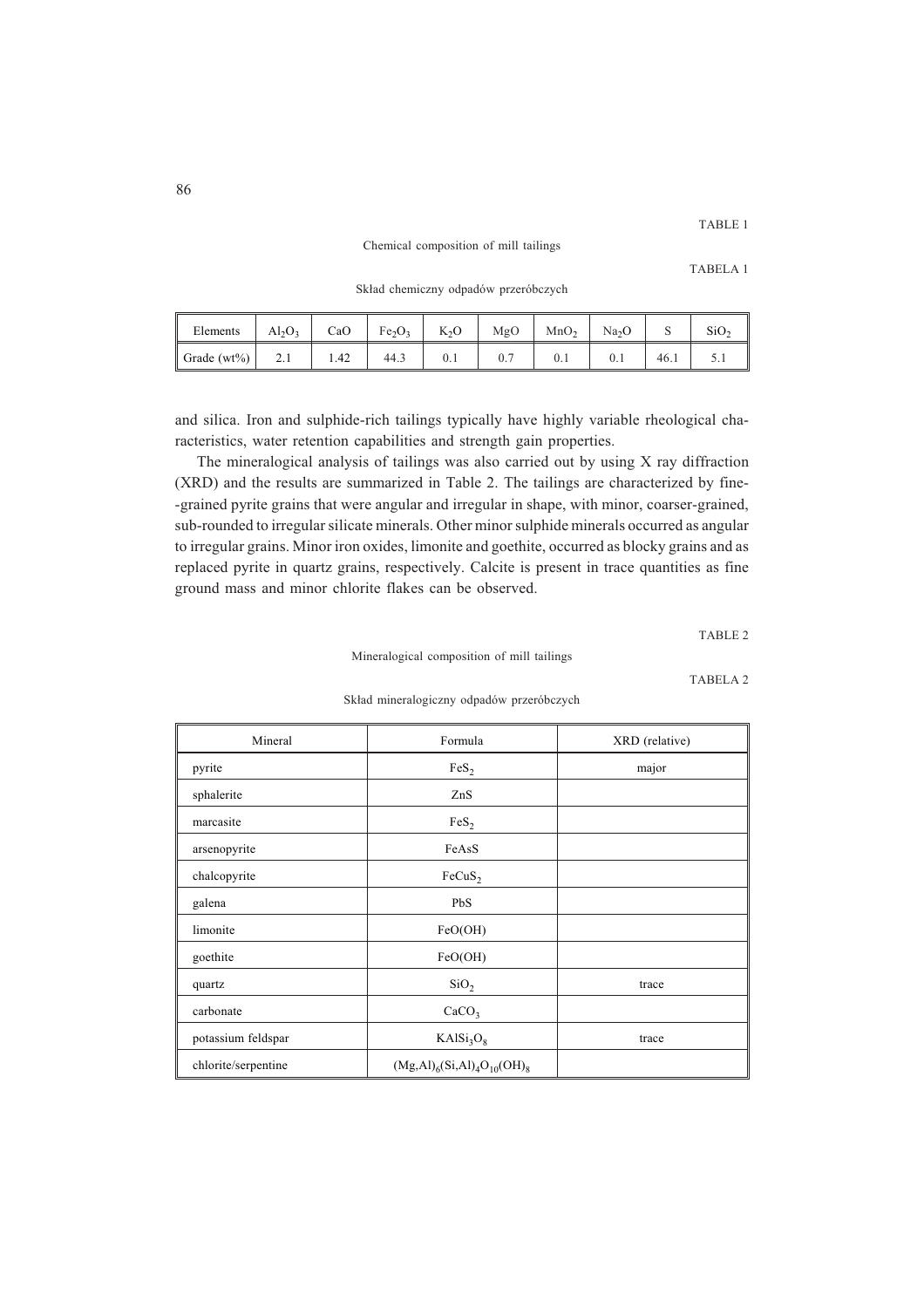## 3.2. Binder composition

As a result of its capability of absorbing excessive water and developing high early strength, Portland composite cement (PKC) agent was used for producing a variety of high-density backfill mixes in the laboratory. This binder agent has a specific surface area of 0.356  $m^2g^{-1}$ , a soundness (le Chatelier) value of 5%, and a relative bulk density between 2.74 and 3.12 with a typical particle size of  $95.8\%$  below 90  $\mu$ m. Its main constituent is calcium sulphate aluminates. The binder type used in this study is "PKC/A 32.5-R type", and was supplied by TCMB (Turkish Cement Manufacturers' Association) research laboratory in Ankara, Turkey. The chemical composition of the cement is given in Table 3.

TABLE 3

| Chemical composition of the cement |  |  |
|------------------------------------|--|--|
|                                    |  |  |

Elements  $PKC/A$  32.5-R  $(\%)$  $\text{SiO}_2$  19.12  $Al_2O_3$  7.01  $Fe<sub>2</sub>O<sub>3</sub>$  2.68  $CaO$  42.50  $MgO$  1.08  $SO_3$  1.96 free CaO 0.55 insoluble residue 11.60 soluble  $\text{SiO}_2$  9.72 loss on ignition 2.08 undetermined 1.70

Skład chemiczny cementu

## 3.3. Rheological properties

The rheological or flow properties of the granular materials such as high-density backfill are important for pipeline gravity flow transportation and underground placement as a fill material. Factors such as ease of placement, consolidation, durability, and mechanical strength depend on the flow properties (Amaratunga, Hmidi 1998). The test contains a set of water retention, settling and modified slump cone tests designed to assess the colloidal properties of an uncemented material and the resistance to pipeline gravity flow. In fact, a "slump test" (Fig. 3) is used to measure the ease of placing and consolidating freshly mixed concrete or paste. This is a simple standardized test which involves hand

TABELA 3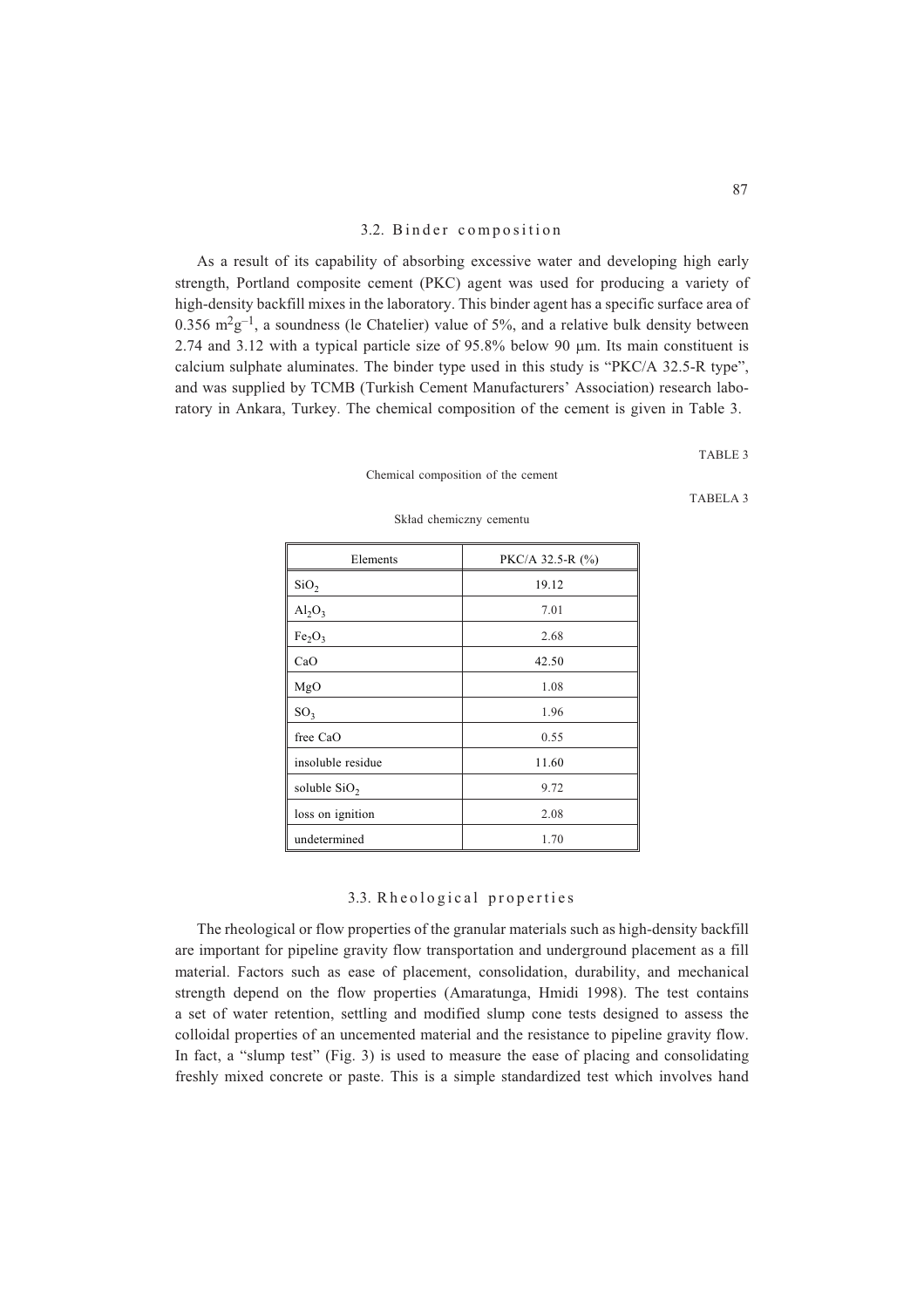

Fig. 3. A slump test showing paste material with 7" slump



placing an amount of fresh concrete into a metal cone and then measuring the distance the fresh paste falls (or slumps) when the cone is removed. The slump cone was filled with fresh paste material in three layers, tamping between each layer to remove voids. The paste was levelled off with the top of the cone. When removing the cone, slump was measured.

The results of the rheological index tests are illustrated in Fig. 4. The results show that there are important differences between the  $6''$  and  $7''$  slump values of tailings sample. At 24 hours, the 6" slump sample kept apparently  $10\%$  more water than the paste with  $7"$ slump. On the contrary, the amount of water separated from  $7''$  slump tailings is  $\sim$ 1.4 times higher compared to 6" slump tailings. This could be mainly attributed to their mineralogical composition as the tailings' water retention generally increases in the presence of clay (calcite, kaolinite, etc.) or similar highly colloidal, high-water-retention minerals.



Fig. 4. Water retention versus time for uncemented tailings sample

Fig. 4. Retencja wody w funkcji czasu dla bezcementowej próbki odpadów przeróbczych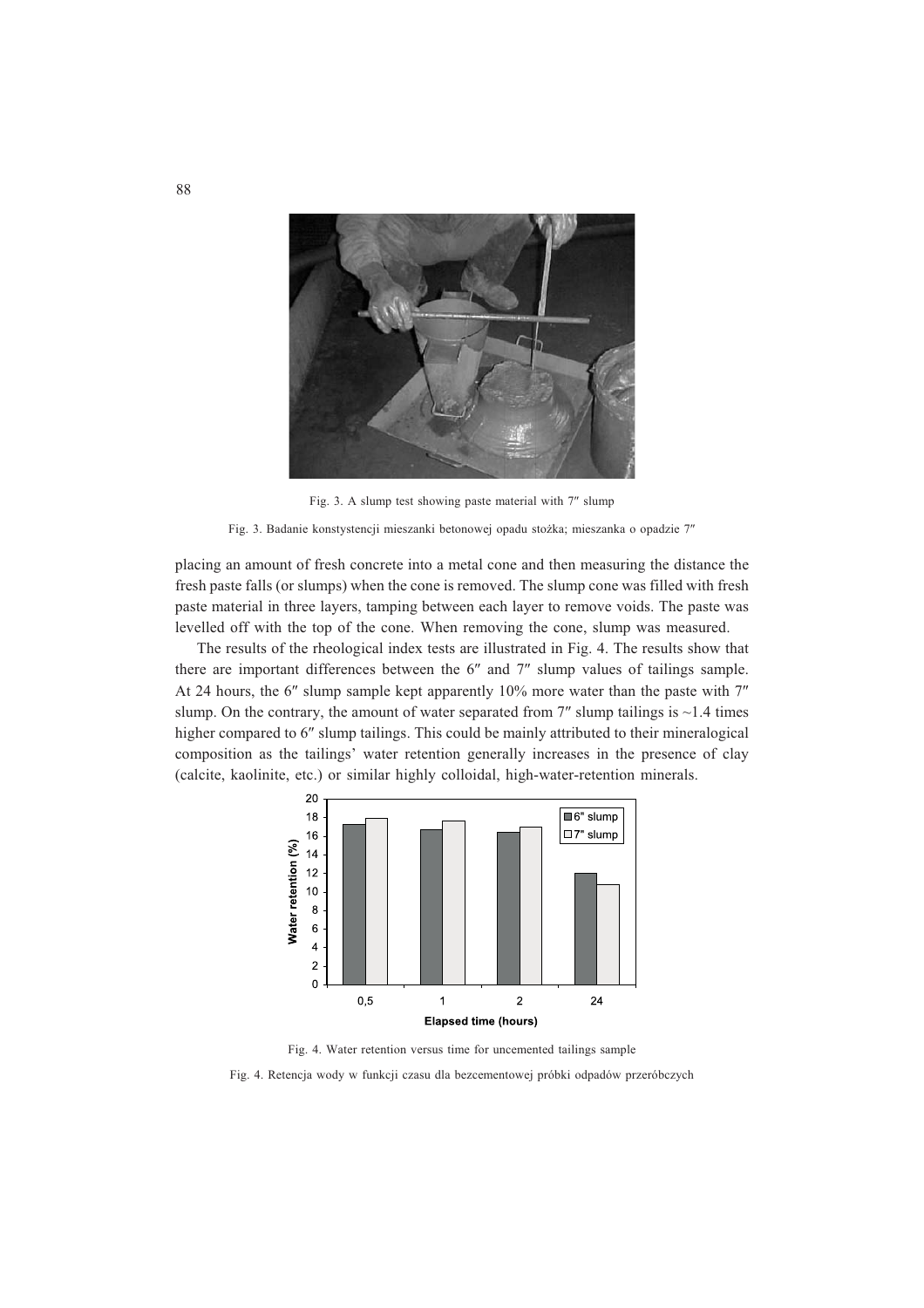## 3.4. Backfill sample preparation

The constituents of the paste batch were measured in accordance with the predetermined paste backfill recipe. The tailings sample and the cement were weighed and mixed with a measured volume of water in a pail. The paste was thoroughly kneaded with a mortar and plaster mixer until a fluid slump  $(5-7'')$  consistency was reached, usually after 3 min. After pouring the manufactured paste mixes into plastic moulds, they were sealed and cured in a foggy room maintained at 90% of relative humidity and a temperature of 25°C. The two ends of the samples were first rectified to get plane surfaces before running the tests.

## 3.5. Compressive strength tests

A series of cylindrical specimens (with a diameter of 10 cm and a height of 20 cm) were prepared to measure the samples' compressive strength. The strain rate for experiments was fixed at 0.83% per minute. The experiments were conducted in triplicate to ensure the reliability of the test results. A total of 156 cylinders were made and tested to determine the unconfined compressive strength (UCS) of the backfill samples and to establish a general trend for the strength acquisition with different treatment additives. The UCS test refers to sample's resistance to compression with increasing strain, measured under undrained conditions. In this study, the UCS tests were performed using ELE Multiplex digital press with a 50 kN load capacity. The United States Environmental Protection Agency generally considers a stabilized material as satisfactory if it has a UCS value of at least 345 kPa (US EPA 1989); however, the lowest mechanical strength should be determined from the design loads to which the material may be subjected.

## **4. Preliminary results and interpretation**

A laboratory-scale testing study was conducted to determine the performance and quality of HDPB samples and focused on measuring UCS as a function of water-to-solid ratio, binder type, binder proportion, and tailings type based on fine particles included.

Fig. 5 shows that the water-to-solids ratio of the batch mixes strongly influence on the UCS value of HDPB. Assuming no aeration or sedimentation occurs during setting, the porosity (and hence density) of the cast is determined solely by the water-to-solids (*w*/*s*) ratio of the paste. Porosity in the cast leads to a reduction in the strength. Overall, UCS increases with decreased *w*/*s*, regardless of curing time. Also, the graph clearly shows the advantage of maximizing the backfill solids density. This increasing in UCS with tailings density as a function of *w*/*s* is due to higher binder consumption in unit volume.

Even a slight reduction in the cement content leads to a substantial cost saving. Thus, a series of test using different HDPB mixtures are carried out to study the effects of cement content on the strength characteristics of the backfill as a function of curing time (Fig. 6).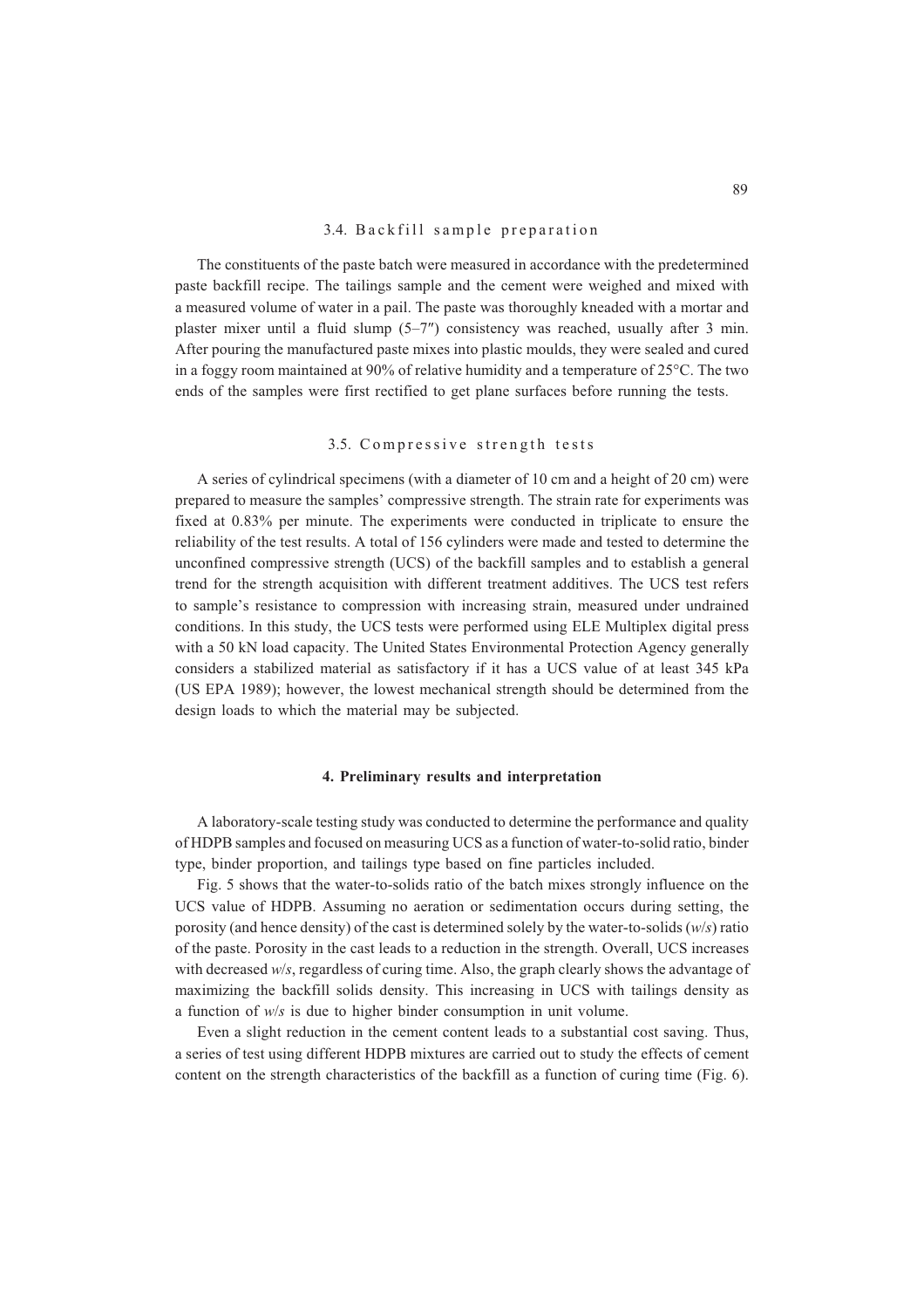

Fig. 5. Effect of water/solids ratio on the mechanical strength of HDPB samples

Rys. 5. Wpływ stosunku zawartości wody do cząstek stałych na wytrzymałość mechaniczną próbek podsadzki zestalanej

It is fairly evident from the figure above that UCS increases with increasing curing time and cement content as expected. The minimum UCS criterion for the stabilized materials, recommended by the US Environmental Protection Agency, is only provided from 6wt% binder samples at curing times of above 28 days.

Fig. 7 also demonstrates the results of UCS tests on the high-density backfills with diverse types of binder. In the tests, a constant binder content of 6% by weight was used. It was observed that the highest strength gain amongst the four binder agents used came from a mixture of ordinary Portland cement (OPC, 20wt%) and granulated blast furnace cement (GBFC, 80wt%). The binder agent consisting of pulverized fly ash (PFA, 50wt%) and OPC (50 wt%) gave low compressive strength at early ages (up to 28 days) but provided



Fig. 6. Effect of cement content on the mechanical strength of HDPB samples

Rys. 6. Wpływ zawartości cementu na wytrzymałość mechaniczną próbek podsadzki zestalanej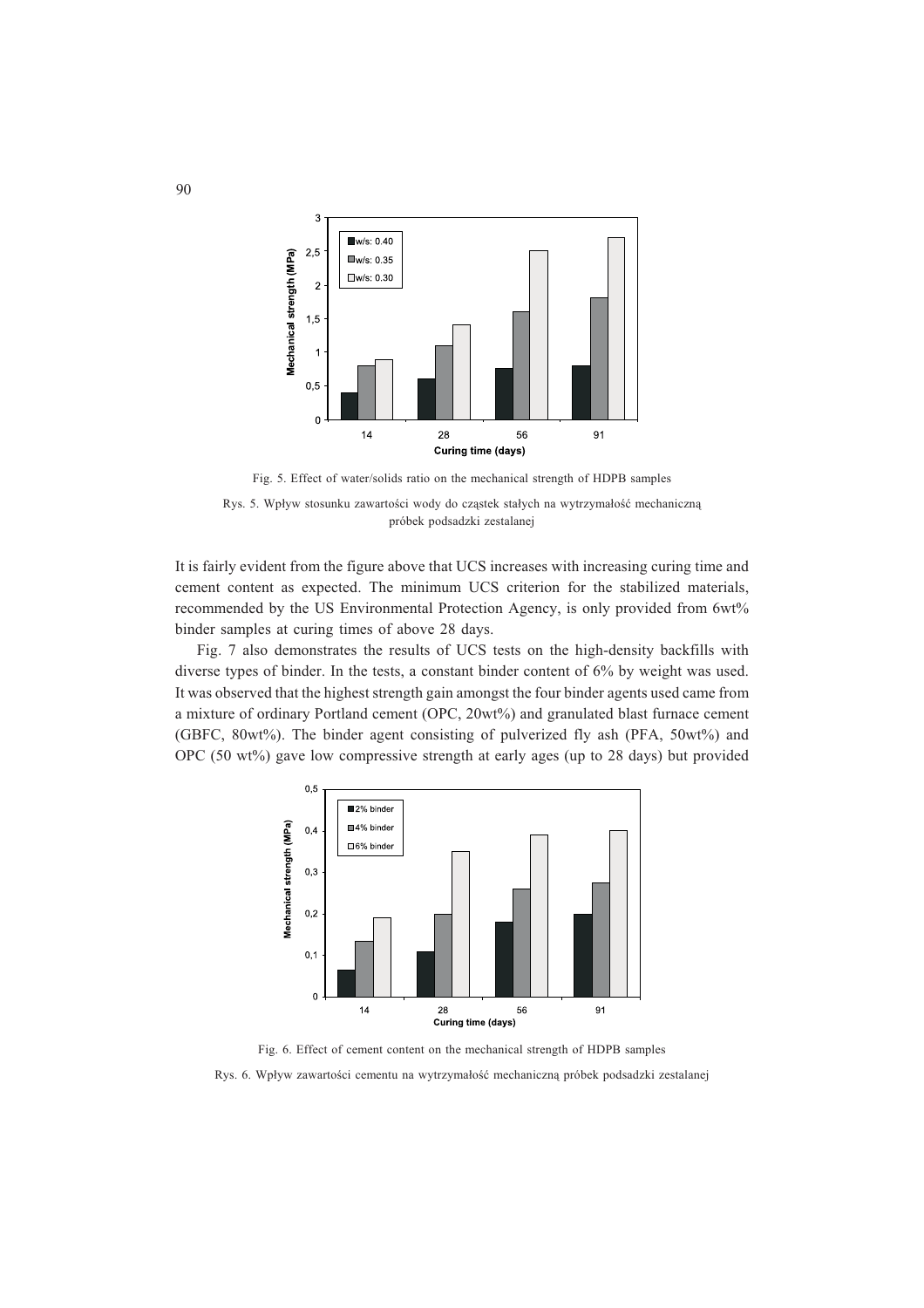higher long-term strengths. The Portland composite cement (PKC) produced lower UCS values than OPC agent. Overall, the reason why blended cements such as GBFC provided higher strengths could be explained by additives included as a pozzolanic material which helps to prevent sulphate attacks and secondary mineral formation during curing.

Fig. 8 shows the effect of fines fraction  $(-20 \mu m)$  on the strength development in HDPB. The samples were deslimed by using sedimentation method in order to prepare the coarse (15–35wt% solids), medium (35–60wt% solids) and fine (60–90wt% solids) tailings, based on classification recommended by Landriault (1995).



Fig. 7. Effect of binder type on the mechanical strength of HDPB samples OPC – ordinary Portland cement; PFA – pulverized fly ash; PKC – Portland composite cement; GBFC – Granulated blast furnace cement

Rys. 7. Wpływ typu spoiwa na wytrzymałość mechaniczną próbek podsadzki zestalanej OPC – cement portlandzki zwykły; PFA – sproszkowane popioły lotne; PKC – kompozytowy cement portlandzki; GBFC – granulowany cement hutniczy



Fig. 8. Effect of tailings type on the mechanical strength of HDPB samples

Rys. 8. Wpływ typu odpadów przeróbczych na wytrzymałość mechaniczną próbek podsadzki zestalanej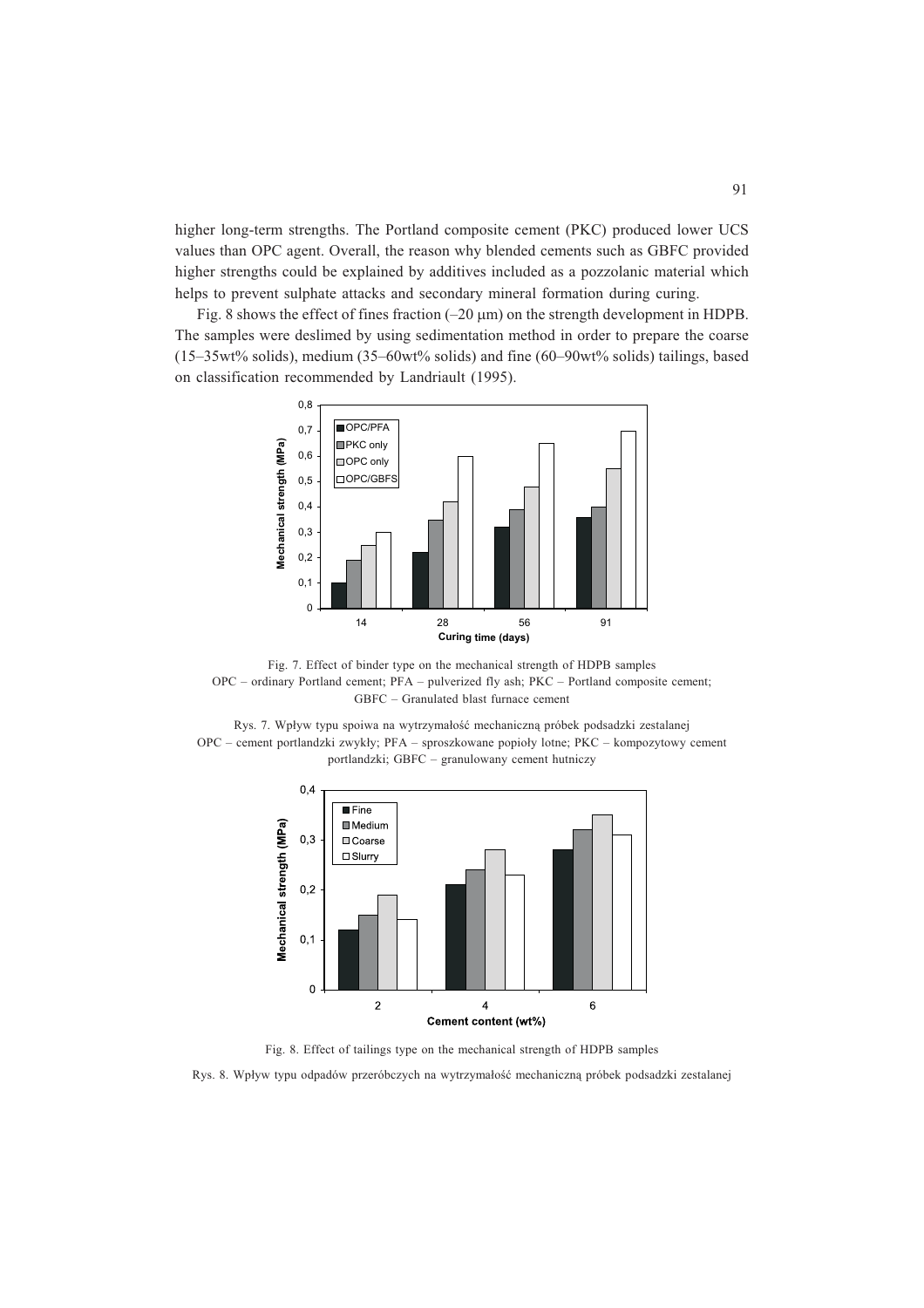It was shown that the highest strength was obtained with coarser tailings which contain 15% of –20 m. In addition, the solids density and strength of HDPB decreases as the tailings become finer because the backfill is able to retain more water, and the water-to-cement ratio increases. The fine tailings backfills have low solids density and produce strengths which are similar to typical slurry tailings backfill.

### **Conclusions**

When the surface disposal is mostly difficult mainly due to the geographical conditions or if mine tailings require treatment, it can become economic to use underground disposal; this is especially true when backfill is an essential part of the mining method. The challenge for HDPB is to offer a new alternative to existing waste management problems. The UCS tests and tailings characterization such as grain size distribution, mineralogical, chemical and rheological properties showed that tailings could be used for the aim of underground disposal (backfilling). Hence, the quantity of the tailings deposited at the surface would be reduced and/or eliminate the potential of environmental risk. Additionally, further detailed geochemical characterization should be done on these tailings to find out an efficient mine backfill design and disposal alternatives. In particular, the in situ tests are to become of great value in determining and predicting the environmental stability of the paste material.

### Acknowledgements

This research project was initiated at the Department of Mining Engineering, Black Sea Technical University (KTU, Turkey) and supplemented at the University of Quebec in Abitibi-Témiscamingue (UQAT, Canada). The present research was partly supported by Natural Sciences and Engineering Research Council of Canada (NSERC) and industrial chair funds. The authors would also like to acknowledge to the Upper Management of the Cayeli Copper and Zinc Mine (CBI A.S.) for the financial support of this project, providing tailings material and permission to publish the results of the tests performed.

## REFERENCES

- A m a r a t u n g a L.M., H m i d i N., 1998 Cold-bond agglomeration of gold mill tailings for backfill using gypsum beta-hemihydrate and cement as low cost binders. Canadian Metallurgical Quarterly, Vol. 36, No. 4, pp. 283–288.
- A r c h i b a l d J.F., C h e w J.L., L a u s c h P., 1999 Use of ground waste glass and normal Portland cement mixtures for improving slurry and paste backfill support performance. CIM Bulletin, Vol. 92, No. 1030, pp. 74–80.
- B e l e m T., B e n z a a z o u a M., 2008 Design and application of underground mine paste backfill technology. Geotechnical and Geological Engineering, Vol. 26, No. 2, pp. 147–174.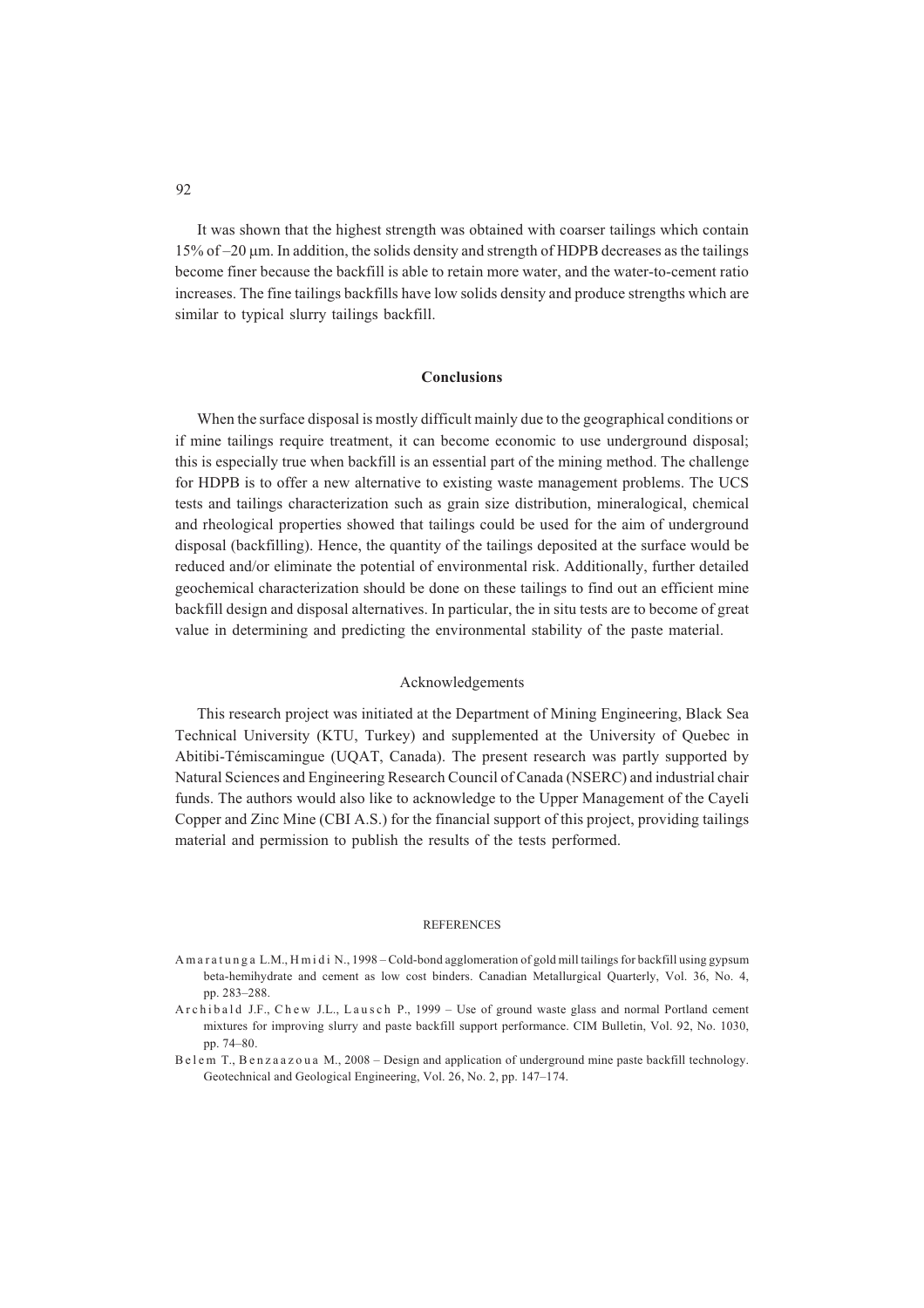- Benzaazoua M., Fall M., Belem T., 2004 A contribution to understanding the hardening process of cemented pastefill. Minerals Engineering, Vol. 17, No. 2, pp. 141–152.
- Fall M., Benzaazoua M., Ouellet S., 2005 Experimental characterization of the influence of tailings fineness and density on the quality of cemented paste backfill. Minerals Engineering, Vol. 18, No. 1, pp. 41–44.
- Gutt W., Nix on P.J., 2006 Use of waste materials in the construction industry. Materials and Structures, Vol. 12, No. 4, pp. 255–306.
- H a s s a n i F.P., H o s s e in M., N e w m a n P., B o is D., 1994 Comparison of surface and underground disposal of tailings waste. CIM Bulletin, Vol. 87, No. 976, pp. 58–65.
- K e simal A., Yilmaz E., Ercikdi B., Alp I., Deveci H., 2005 Effect of properties of tailings and binder on the short-and long-term strength and stability of cemented paste backfill. Materials Letters, Vol. 59, No. 28, pp. 3703–3709.
- L and riault D., 1995 Paste backfill mix design for Canadian underground hard rock mining, In: The 12th CIM Annual Mine Operators Conference, Timmins, Ontario, 12–16 February.
- le R ou x K., B a w d e n W.F., G r a b i n s k y M.F., 2005 Field properties of cemented paste backfill at the Golden Giant mine. Mining Technology: IMM Transactions section A, Vol. 114, No. 2, pp. 65–86.
- Newman P., Hodgson M., Rosselot E., 2004 The disposal of tailings and minewater sludge using geotextile dewatering techniques. Minerals Engineering, Vol. 17, No. 2, pp. 115–121.
- P o t v in Y., Th o m a s E., F o u r i e A., 2005 Hand Book on Mine Fill. (Western Australia: Australian Centre for Geomechanics).
- Q iu Y., S e g o D.C., 2007 Optimum deposition for sub-aerial tailings disposal: model applications, International Journal of Mining, Reclamation and Environment, Vol. 21, No. 1, pp. 65–74.
- Scoble M., Klein B., Dunbar W.S., 2003 Mining waste: Transforming mining systems for waste management. International Journal of Mining, Reclamation and Environment, Vol. 17, No. 2, pp. 123–135.
- Sivakugan N., Rankine R., Rankine K., Rankine S., 2006 Geotechnical considerations in mine backfilling in Australia. Journal of Cleaner Production, Vol. 14, No. 12–13, pp. 1168–1175.
- US EPA (US Environmental Protection Agency). Stabilization/ solidification of CERCLA and RCRA wastes: physical tests, chemical testing procedures, technology screening, and field activities. Cincinnati, USA, 1989.
- V erburg R., 2002 Paste technology for disposal of acid-generating tailings. Mining Environmental Management, Vol. 10, No. 4, pp. 14–18.
- Yilmaz E., Belem T., Benzaazoua M., Kesimal A., Ercikdi B., 2007 Evaluation of the strength properties of deslimed tailings paste backfill. Mineral Resources Engineering, Vol. 12, No. 2, pp. 129–144.
- Zou D., Sahito W., 2004 Suitability of mine tailings for shotcrete as a ground support. Canadian Journal of Civil Engineering, Vol. 31, No. 4, pp. 632–636.

### **U¯YCIE ZAGÊSZCZONEJ PODSADZKI ZESTALANEJ DO BEZPIECZNEGO SK£ADOWANIA ODPADÓW GÓRNICTWA MIEDZI I CYNKU**

### Słowa kluczowe

Odpady przeróbcze, podsadzanie, charakterystyka, środowisko, stabilizacja, unieszkodliwianie

### Streszczenie

Bezpieczne dla środowiska składowanie zasiarczonych odpadów przeróbczych górnictwa miedzi i cynku staje się ważnym czynnikiem ekonomicznym determinującym opłacalność działalności górniczej. W ostatnich latach stosuje się nowe podejście i opracowano nowe technologie, które pozwalają zakładom górniczym redukować i eliminować szkodliwe oddziaływanie górniczych odpadów przeróbczych na środowisko. Jednym z takich rozwiązań jest użycie zagęszczonej podsadzki zestalanej (HDPB), składającej się głównie z mieszaniny cząstek